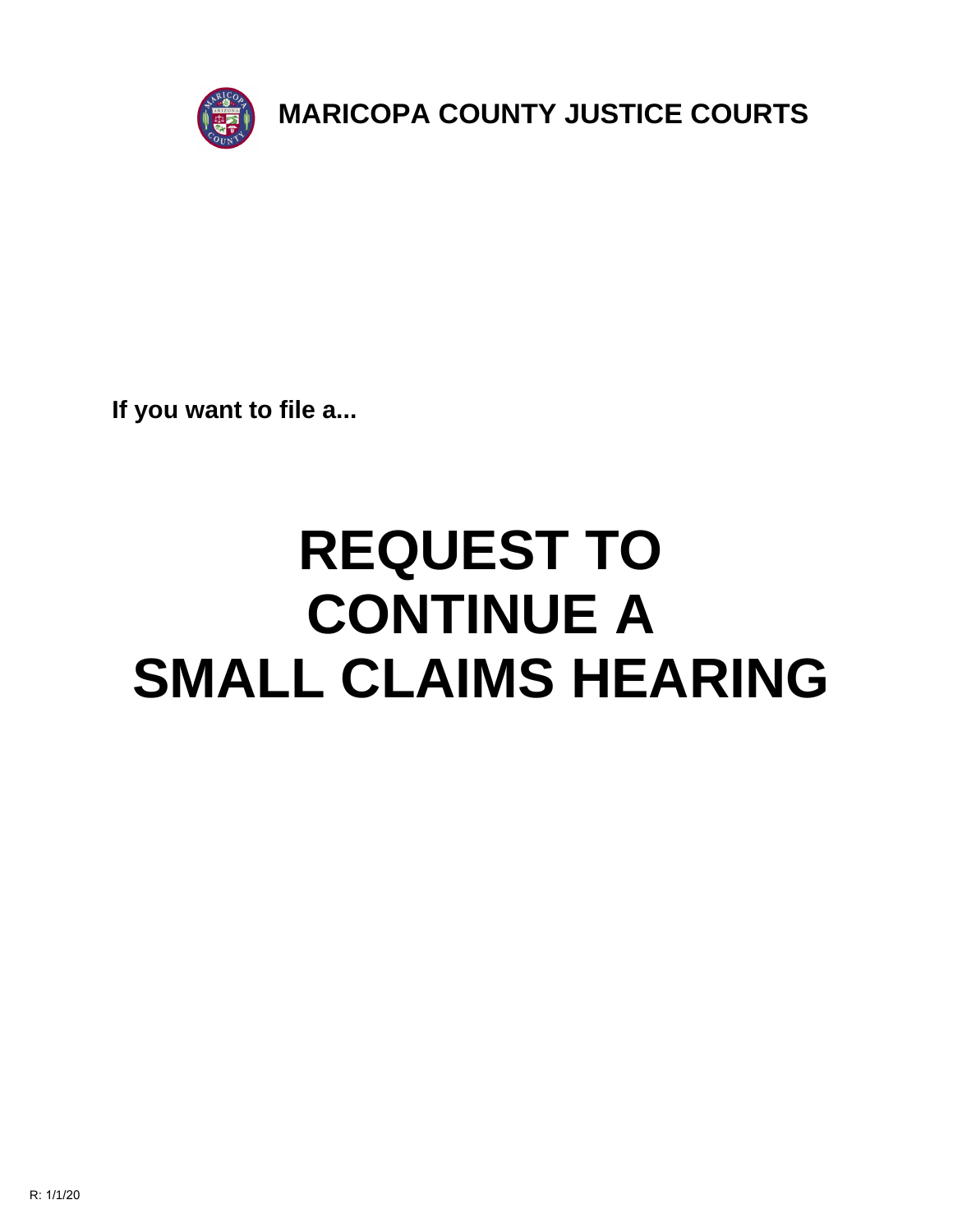

**MARICOPA COUNTY JUSTICE COURTS**

If for some reason you find that you are unable to appear on the date and time scheduled for hearing, you may file a **REQUEST FOR CONTINUANCE** with the court. The request must show good cause as to why you are unable to appear. The Judge will consider the merits of your request and will either grant or deny it. Continuances are granted only for the most serious reasons. The request for continuance must be in writing and should be filed timely (at least ten (10) work days prior to the trial date). You will be notified by mail of the date and time of the hearing if a new date is set.

[Either a Justice of the Peace or a Small Claims Hearing Officer may hear your case. Any party may object to the use of a hearing](http://justicecourts.maricopa.gov/) officer prior to the hearing date. The court can provide you with a form to make this objection. The case will then be referred to and heard by the Justice of the Peace.

## **Please STOP...**

If you have not yet received a hearing notice.

If you are attempting to request a continuance within ten days of the scheduled hearing.

## **Please PROCEED...**

If you are making this request at least ten (10) days prior to the hearing.

#### **FORMS Needed:**

Small Claims Request for Continuance

#### **INSTRUCTIONS**

- 1. Complete the form. Be specific in your reasons for the requested continuance.
- 2. File the completed form with the court clerk.
- [3. Mail a copy of the form to](http://justicecourts.maricopa.gov/) the other party, via regular US mail.

# **If the court does not contact you to advise that your hearing has been continued, you must appear for hearing on the original date. You may wish to contact the court prior to appearing.**

**IT IS IMPORTANT THAT ALL PARTIES KEEP THE COURT APPRISED OF ANY CHANGE IN ADDRESS A NOTICE OF CHANGE OF ADDRESS** form must be filed with the court when a party changes their address.

Visit us at http://justicecourts.maricopa.gov/ for additional filing information and online forms.